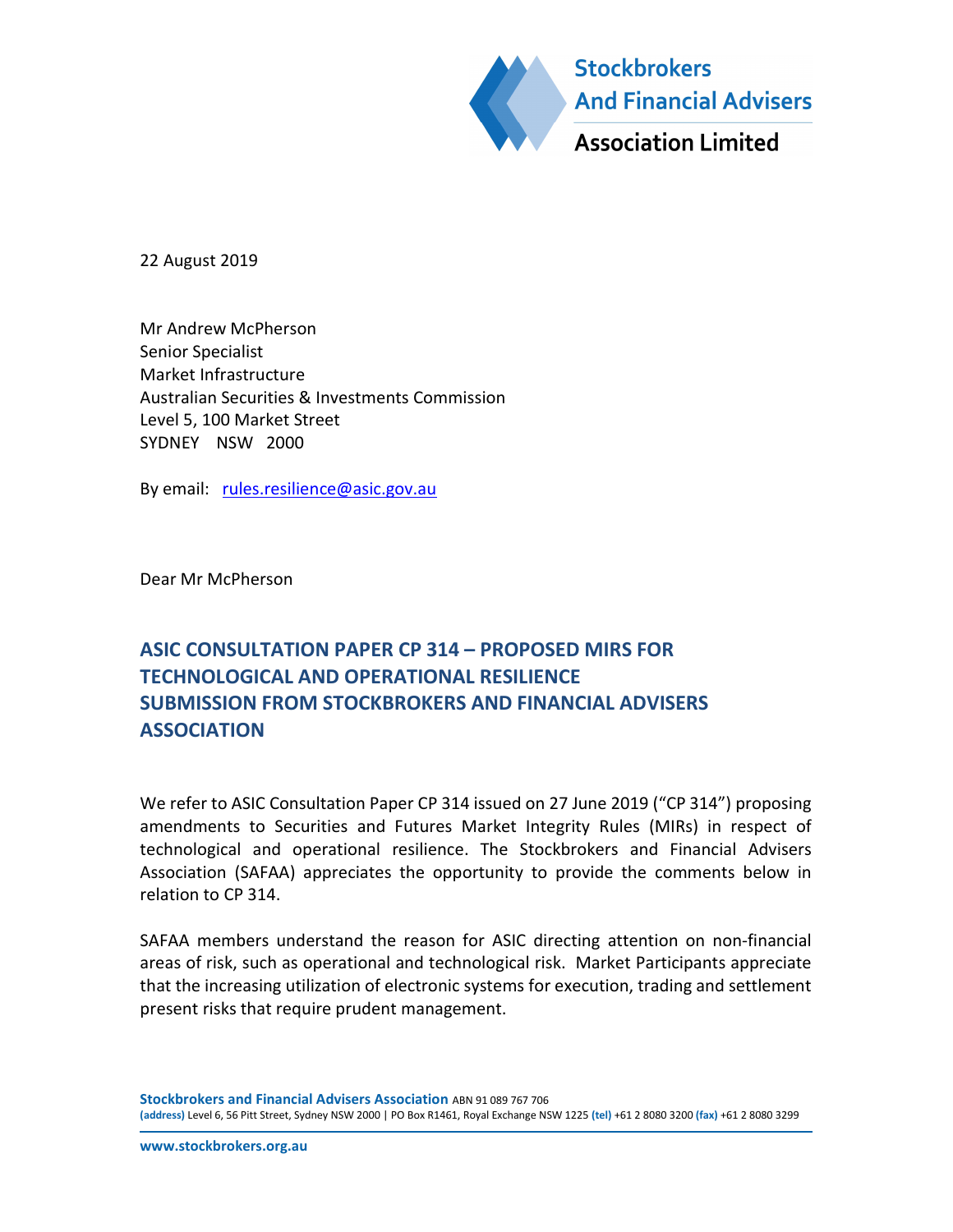From the feedback SAFAA received, larger Market Participants, particularly those operating within global groups or who operate significant electronic trading businesses, have established frameworks that may better equip them to meet detailed and prescriptive rules such as those proposed in CP 314.

However, many firms operating a more traditional broking model are likely to require a substantial change to systems, processes, arrangements and resourcing, depending on how much flexibility may exist with respect to the MIRs proposed in CP 314. There were concerns generally expressed that the proposed MIRs could have a substantial impact on the costs of doing business for many firms within the small to medium sector of the market, but the benefits to the market and to investors of applying the highest level of requirements were highly questionable, as indeed was the purpose of doing so.

As you will see, Members have concerns that they cannot at this stage estimate what the cost and timing requirements of implementing the proposals in CP 314 are likely to be, in view of lack of clarity about some of the key terms used in the MIRs. However, an overarching comment made by Members was that, given the comprehensive nature of the proposals, the 6 month **implementation period** that is being proposed is not sufficient.

We summarise below the feedback received from Members according to the broad themes expressed.

## **Comments**

#### 1. Reasons for the proposals

We know of no failures by Market Participants that give rise to the need to re-cast the existing, principles based MIRs.

It appears to Members that the reason for the proposals in CP 314 was that other jurisdictions had passed rules with this level of detail, and accordingly ASIC was looking to follow them.

Members do not consider that this is a sufficient reason for replacing MIRs that are working. The new Rules will bring a whole raft of administrative cost and effort without a corresponding benefit. CP 314 fails the cost: benefit test.

Furthermore, as we set out below, there are a many issues with the wording of the proposed MIRs that will make their implementation, and ongoing compliance, a very costly exercise.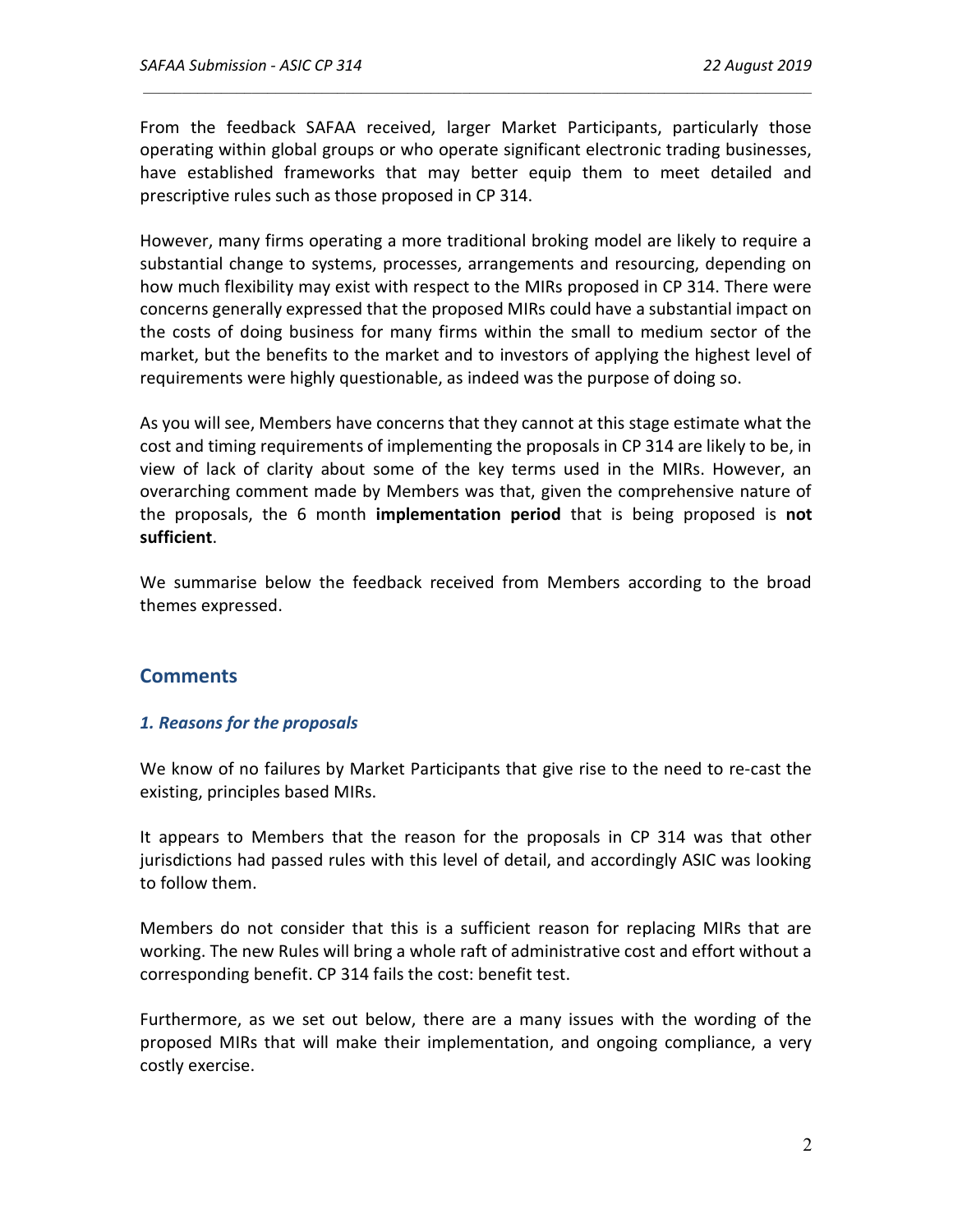## 2. Uncertainty and vagueness of key terms

Members acknowledge that CP 314 uses language that incorporates some flexibility for Participants. Whilst Members are supportive of principles-based rules in general, they have highlighted that key elements of the MIRs are vague and uncertain. This, coupled with the introduction of a raft of specific MIRs, each bearing a very high financial penalty for non-compliance, has led Members to consider that the framework is highly onerous, in the absence of greater clarity being given.

One example cited by all Members was the meaning of the term "critical system".

Note 1 to the definition states that the term:

…would generally include but are not limited to, functions, infrastructure, processes and systems that deliver or support order acceptance, routing and entry, clearing and settlement of transactions, payments and deliveries of financial products and funds, accounting for or reconciling client money, trust accounts, securities and funds, confirmations and regulatory data reporting."

We note that elsewhere CP 314 states that the term will also include trade surveillance systems.

This is extremely broad. It is left open to much interpretation as to what is and is not included. On a conservative reading, not much is left out, but query how practical such an interpretation would be. For a smaller firm with only the most basic of electronic order routing and execution, the volume of work that an expansive view of this definition would require would be enormous.

There are other terms that are similarly vague or which are so broad that it makes it difficult to understand what is actually required, or to anticipate the time that will be required to implement the required changes. An example is the distinction between what constitutes an "incident" and what is a "major event".

Members were strongly of the view that more clarity is required as to how ASIC would approach a situation where different Market Participants reached different conclusions as to the interpretation of some of these terms, such as one firm concluding that a system was not a "critical system" whereas another firm concluded that it was.

## 3. Timing and Cost

In view of the uncertainty of key terms, common feedback from Members was that they were not able to offer estimates or comments on the likely cost and timing of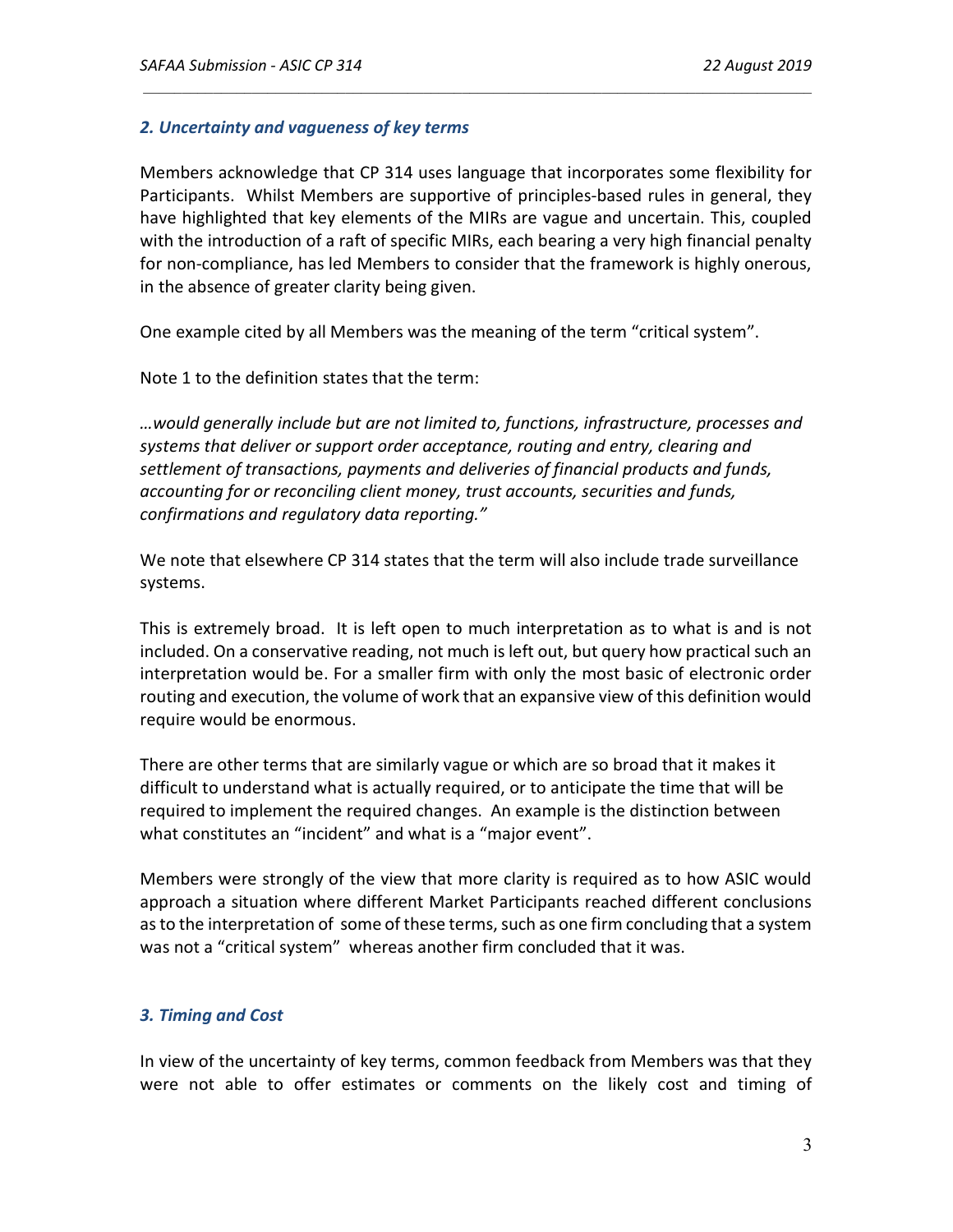implementation of the new framework, until more clarity was provided as to what was required.

Members indicated that there should be a follow-on round of consultation after additional clarification is provided, at which they will in a better position to provide this information.

## 4. Key Third parties not subject to the framework

A number of Members highlighted that a major issue with the effectiveness of the proposals in CP 314, and the ability of Market Participants to meet the obligations set out in it, is the fact that key third parties, in particular, system vendors, whose cooperation is required in order to make the arrangements work, are not subject to the framework (or any regulatory framework, for that matter). Without the ability to bring those parties into the framework, it may prove difficult for Market Participants to comply with what is expected of them under the MIRs.

For example, a number of the requirements as to outsourcing and other such matters are likely to necessitate Market Participants re-negotiating contractual arrangements with those parties.

Some parties may have no interest in renegotiating anything. Some may be global entities, which may want a single form of agreement with all customers, and may have no appetite for separate terms applying in various jurisdictions.

Some may be prepared to make changes, but may seek to extract higher charges for doing so, which will mean higher costs for the end-client. Members stressed that this could have a considerable impact on the question of cost (see our comments under section 3 above).

Some system providers will deal with multiple firms, or in some cases, the vast majority of Market Participants. It is sub-optimal for the majority of the Market Participants to be seeking to engage in the same negotiations with the one entity, not only from the point of view of duplication of this process, but certainly also from the point of view of the vendor.

Ideally, consideration needs to be given to some mechanism that would bring these to within the framework so that Market Participants can be in a better position to deliver the outcomes that ASIC is looking for more efficiently and cost effectively.

In relation to system testing and certification, there has always been an issue of requiring every Market Participant, who has bought the same system, to undertake the same duplicate process for the same system. A more efficient approach is called for.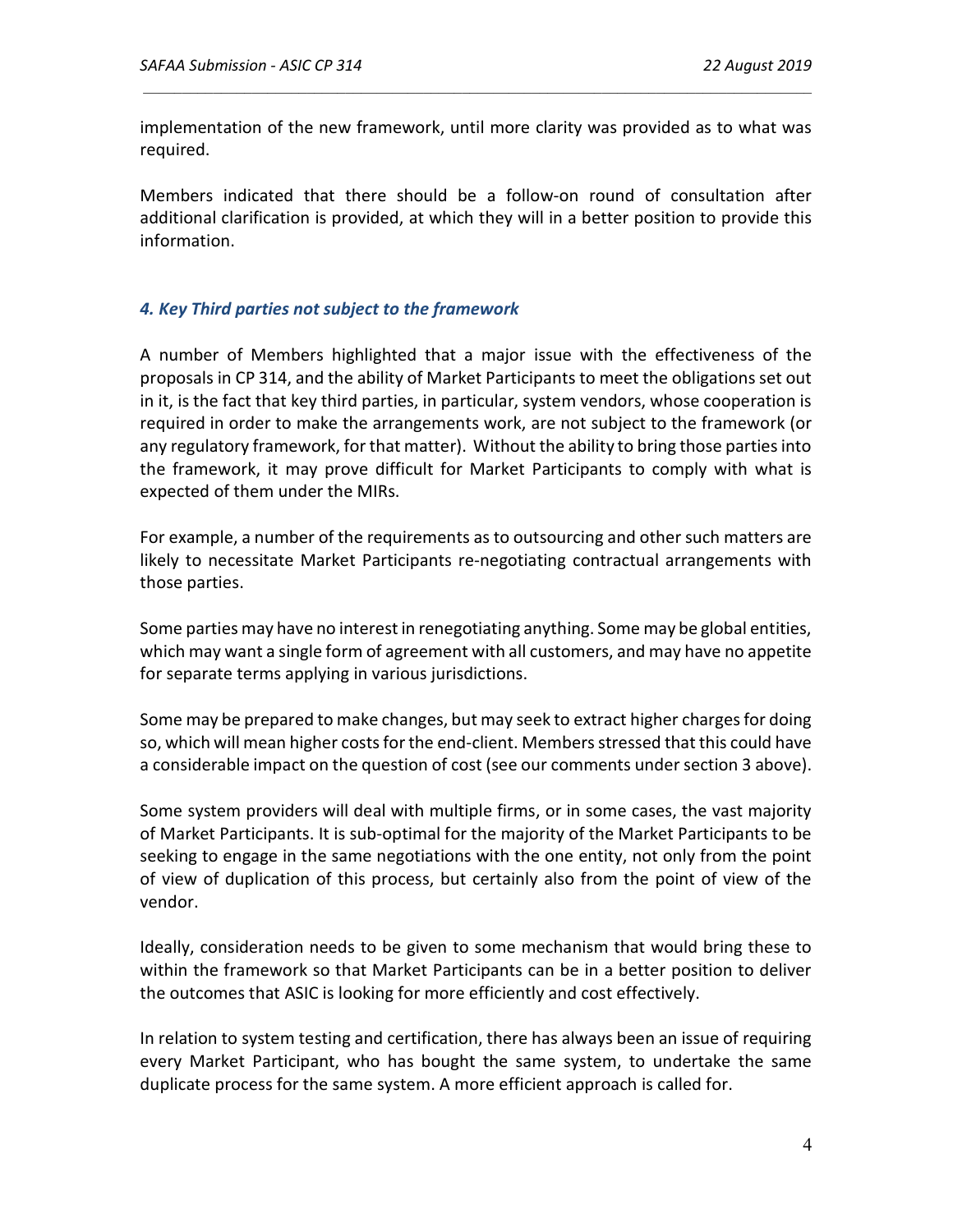## 5. Conflict with other regulatory frameworks

Members have expressed concern as to how the ASIC framework will sit with the growing number of regulatory frameworks that are being applied to the areas of data management and cyber risk.

In particular, the potential for conflict with APRA requirements has been raised by Market Participants who are part of an APRA-regulated group, as well as conflict with the operation of the Notifiable Data Breach reporting regime that has recently come into force.

## 6. Notification of major events

Members questioned what use ASIC will make of all of the "immediate" notification by a Market Participant of a "major event", and whether the later report after seven days should not serve as sufficient notification by itself. Given the high level of detail that is inherent in the proposals, removing any step that does not serve any useful purpose will assist in managing the additional cost and resourcing that the framework will involve.

## 7. Impact on small and medium Market Participants

As mentioned earlier, whilst some of the Larger Market Participants, and those which have a significant AOP business model, may have adopted many or a number of the processes relating to technology that are set out in CP 314, firms with a more traditional business model, particularly at the small and medium end, may not have.

Members questions the extent to which some of the measures, particularly those relating to change management and Business Continuity Planning, are needed, or are justified in view of the cost versus such benefit as may be delivered.

As regards back-up, will every firm be required to have a back-up site, with all of the significant costs that maintaining such a site will entail? To require this for all firms is highly questionable.

Without wishing to diminish the significance of continuity of service to clients, an outage in the execution system employed by a small broker may not represent nor have the same market impact as that of a top 10 broker. The difference between executing a trade now, as opposed to later in the day when a system outage has been rectified, may not impact a retail client to the same extent as it would a large fund manager or institutional client, for whom any delay could be critical.